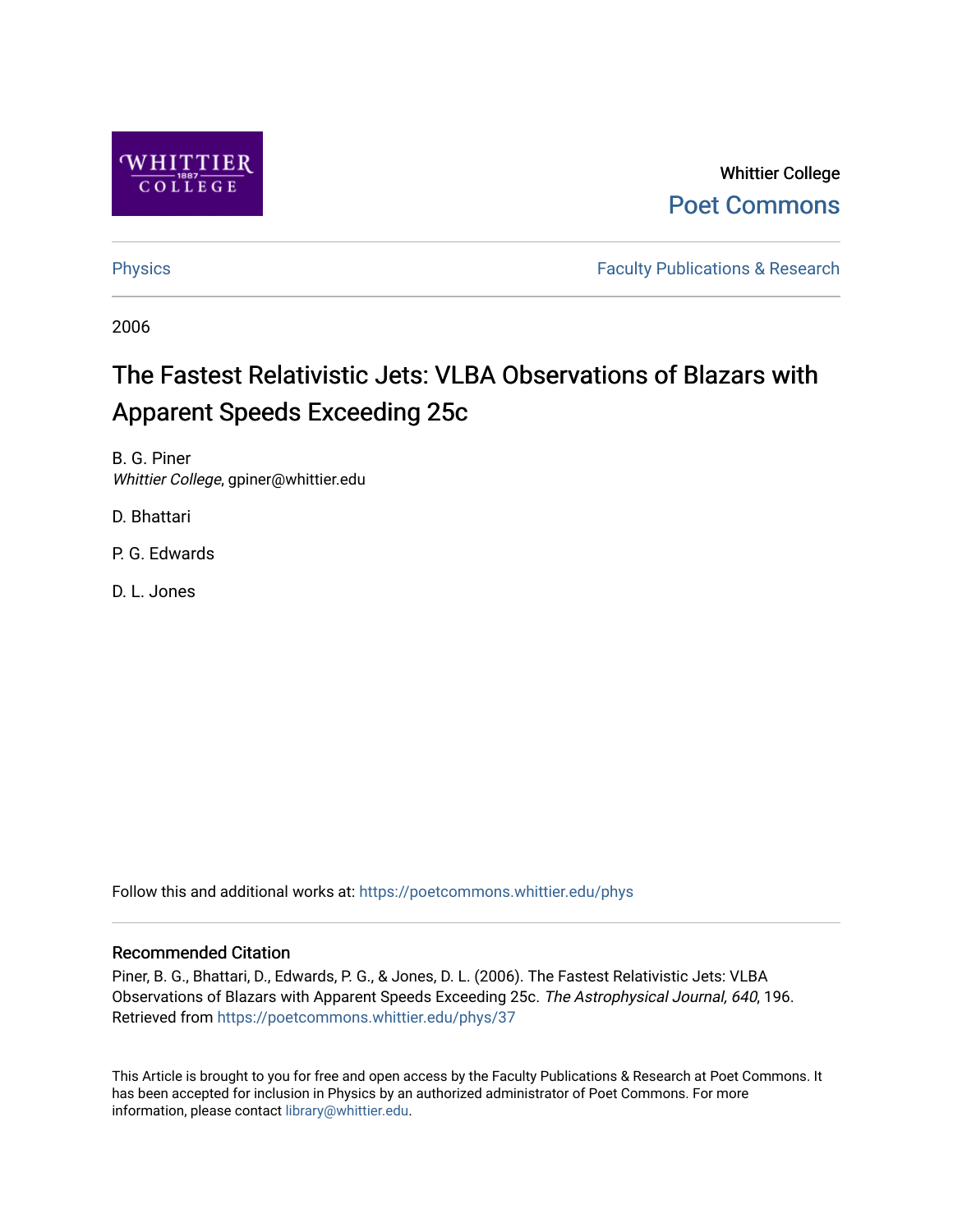### THE FASTEST RELATIVISTIC JETS: VLBA OBSERVATIONS OF BLAZARS WITH APPARENT SPEEDS EXCEEDING 25c

B. G. PINER,<sup>1,2</sup> D. BHATTARAI,<sup>1</sup> P. G. EDWARDS,<sup>3</sup> AND D. L. JONES<sup>2</sup> Received 2005 August 4; accepted 2005 November 21

#### ABSTRACT

We have measured peak apparent speeds of 25.6c  $\pm$  7.0c, 25.6c  $\pm$  4.4c, and 28.2c  $\pm$  6.6c in the jets of 0235+164, 0827+243, and 1406-076, respectively, based on six epochs of high-sensitivity VLBA observations at 22 and 43 GHz during 2002 and 2003 ( $H_0 = 71$  km s<sup>-1</sup> Mpc<sup>-1</sup>,  $\Omega_m = 0.27$ , and  $\Omega_\Lambda = 0.73$ ). These blazars had been identified as potentially having apparent speeds exceeding 40c in an earlier VLBA survey of EGRET blazars by Jorstad and coworkers. We therefore confirm (with high confidence in 0827+243, and lower confidence in 0235+164 and 1406–076) the presence of highly relativistic pattern speeds in these three jets, although not at the >40c levels reported by Jorstad and coworkers. The lower limit to the bulk Lorentz factor implied by the observed apparent speeds is  $\Gamma \gtrsim 25-30$  in these three sources, if the pattern speeds are equal to or slower than the bulk flow speed. Subject headings: BL Lacertae objects: individual (0235+164) — galaxies: active — galaxies: jets quasars: individual (0827+243, 1406-076) — radio continuum: galaxies

#### 1. INTRODUCTION

Since the discovery of apparent superluminal motion in extragalactic jets with VLBI, there have been occasional reports of very fast apparent speeds, exceeding 40c or so (e.g., Jorstad et al. 2001, hereafter J01; An et al. 2004). Because the apparent speed of a jet places a lower limit on its bulk Lorentz factor (under the assumption of equal bulk and pattern speeds), establishing the peak apparent speed present in relativistic jets is equivalent to establishing the peak Lorentz factor of the population. The peak Lorentz factor is an important quantity for several reasons, perhaps most importantly because theoretical models of jet acceleration should be able to produce jets that reach (but do not greatly surpass) this observed maximum Lorentz factor.

Some previous claims of very fast apparent speeds have appeared on subsequent observation to most likely be a result of component misidentification among VLBI images (e.g., 1156+295; McHardy et al. 1990; Piner & Kingham 1997), a potential problem when comparing VLBI images with possibly sparse  $(u, v)$ -plane coverage and a limited number of epochs. Because of their importance, and because of the possibility of component misidentification, candidate high-speed objects should be confirmed by follow-up observations.

In this paper we report follow-up VLBI observations of the three sources 0235+164, 0827+243, and 1406-076, reported by J01 to have apparent speeds exceeding  $40c$  (using our cosmological values; see below).<sup>4</sup> These three objects were observed by J01 during their EGRET blazar monitoring program from 1993 to 1997. Because they monitored 42 blazars, their integration time on each and therefore their image dynamic range were limited, and some of their detections of these fast components were

Philadelphia Street, Whittier, CA 90608.<br><sup>2</sup> Jet Propulsion Laboratory, California Institute of Technology, 4800 Oak Grove Drive, Pasadena, CA 91109.

only slightly above their noise levels. We monitored these three sources with the NRAO<sup>5</sup> Very Long Baseline Array (VLBA), using full-track observations to obtain images of these jets with improved sensitivity over those in J01. In this paper we use cosmological parameters  $H_0 = 71$  km s<sup>-1</sup> Mpc<sup>-1</sup>,  $\Omega_m = 0.27$ , and  $\Omega_{\Lambda} = 0.73$ . When results from other papers are quoted, they have been converted to this cosmology.

#### 2. OBSERVATIONS

We observed 0235+164, 0827+243, and 1406-076 each at six epochs with the VLBA between 2002 March and 2003 May, under observation code BP089. Epochs were spaced roughly every 2 months, although there were also some significantly shorter (as short as 6 days) and longer (as long as 6 months) spacings between epochs. Frequencies were chosen to match the observing frequency at which the fastest reported component had been seen most clearly by J01: 0235+164 was observed at 43 GHz, and 0827+243 and 1406-076 were observed at 22 GHz. The total observation time at each epoch was 18 hr (for the three target sources plus calibrators). This yielded an average rms noise in the uniformly weighted images of about 1 mJy beam-1 , or roughly a factor of 4 lower than the average rms noise of  $4 \text{ mJy beam}^{-1}$  for these same three sources in J01. All observations recorded dual-circular polarization. Only the proper-motion results from the total intensity data are reported here; flux and polarization variability will be presented in a subsequent paper.

Calibration and fringe fitting were done with the AIPS software package. Images were produced using standard CLEAN and self-calibration procedures from the DIFMAP software package. Naturally weighted images (beam sizes given in Table 1) of 0235+164, 0827+243, and 1406-076 are shown in Figures 1–3; the individual source morphologies are discussed in  $\S$  3. Natural weighting has been used to better show some of the faint jet components, such as C1 in 0235+164. The parameters of these images are given in Table 1. Figure 4 shows a set of tapered

<sup>&</sup>lt;sup>1</sup> Department of Physics and Astronomy, Whittier College, 13406 East

<sup>&</sup>lt;sup>3</sup> Institute of Space and Astronautical Science, Yoshinodai, Sagamihara, Kanagawa 229-8510, Japan.

The >40c apparent speed reported by J01 for 0827+243 was actually due to an incorrect redshift for the source. The speed of  $40.2c \pm 7.6c$  reported by J01 for 0827+243 (using our cosmological model) is actually 22.7 $c \pm 4.3c$  once the correct redshift is used.

<sup>5</sup> The National Radio Astronomy Observatory is a facility of the National Science Foundation operated under cooperative agreement by Associated Universities, Inc.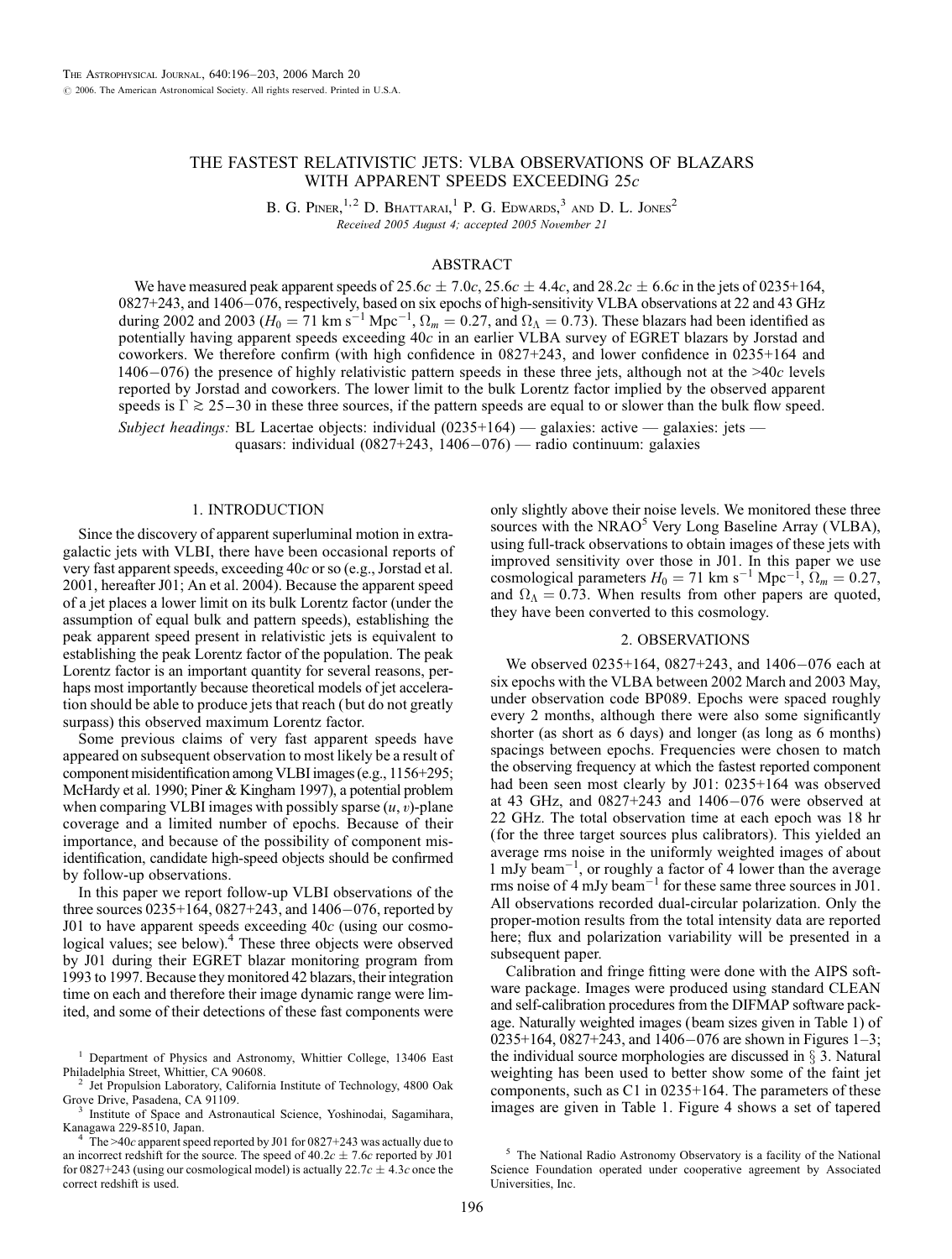#### FASTEST RELATIVISTIC JETS 197

| Source       | Epoch       | Beam <sup>a</sup>   | Peak Flux Density<br>$(Jy beam^{-1})$ | Lowest Contour <sup>b</sup><br>$(mJy beam^{-1})$ |
|--------------|-------------|---------------------|---------------------------------------|--------------------------------------------------|
| $0235+164$   | 2002 Mar 23 | 0.45, 0.23, 16.0    | 1.11                                  | 1.28                                             |
|              | 2002 Jun 27 | $0.61, 0.16, -12.2$ | 0.83                                  | 1.36                                             |
|              | 2002 Jul 3  | $0.43, 0.17, -10.1$ | 0.94                                  | 1.73                                             |
|              | 2002 Aug 30 | $0.65, 0.17, -15.3$ | 0.92                                  | 1.29                                             |
|              | 2002 Nov 15 | $0.49, 0.17, -11.2$ | 0.85                                  | 1.07                                             |
|              | 2003 May 26 | $0.68, 0.20, -16.5$ | 0.79                                  | 1.90                                             |
| 0827+243     | 2002 Mar 23 | $0.75, 0.34, -14.1$ | 1.16                                  | 0.63                                             |
|              | 2002 Jun 27 | $0.93, 0.32, -8.8$  | 1.65                                  | 1.69                                             |
|              | 2002 Jul 3  | $0.77, 0.33, -8.1$  | 1.63                                  | 1.64                                             |
|              | 2002 Aug 30 | $0.88, 0.29, -7.7$  | 1.65                                  | 1.83                                             |
|              | 2002 Nov 15 | $0.86, 0.32, -12.6$ | 1.20                                  | 0.99                                             |
|              | 2003 May 26 | $0.80, 0.32, -14.9$ | 1.11                                  | 0.98                                             |
| $1406 - 076$ | 2002 Mar 23 | 1.17, 0.48, 5.8     | 1.11                                  | 0.76                                             |
|              | 2002 Jun 27 | $1.15, 0.37, -12.1$ | 0.92                                  | 1.19                                             |
|              | 2002 Jul 3  | $0.98, 0.32, -10.6$ | 0.87                                  | 1.36                                             |
|              | 2002 Aug 30 | $1.21, 0.31, -15.1$ | 0.98                                  | 1.47                                             |
|              | 2002 Nov 15 | $1.00, 0.30, -12.5$ | 1.05                                  | 1.03                                             |
|              | 2003 May 26 | $1.01, 0.29, -12.5$ | 0.92                                  | 1.11                                             |

| TABLE 1                  |  |  |  |  |  |  |
|--------------------------|--|--|--|--|--|--|
| PARAMETERS OF THE IMAGES |  |  |  |  |  |  |

<sup>a</sup> Numbers given for the beam are the FWHMs of the major and minor axes in mas and the position angle of the major axis in degrees. Position angle is measured from north through east.

<sup>b</sup> The lowest contour is set to be 3 times the rms noise in the image. Successive contours are each a factor of 2 higher.

images of 1406-076 (beam sizes given in Fig. 4); these tapered images show the farther out, more extended components in this source.

After imaging, Gaussian model components were fitted to the visibility data using the modelfit task in DIFMAP. The cores were modeled by elliptical Gaussians, the jet components by circular Gaussians. (The cores were modeled as circular Gaussians during the early stages of the model-fitting procedure in order to ensure the correct number of components near the core, while at the end of the model-fitting procedure the cores were allowed to become elliptical Gaussians in order to improve the  $\chi^2$  of the fit.) Model fitting of the visibility data allows subbeam resolution to be obtained when the signal-to-noise ratio is high, and the locations of components near the core can be identified accurately in the model fitting even when these components appear merged with the core on the images. Identification of separate components near the core is confirmed by preliminary polarization images, which show changes in polarization properties between the core and the closest component for all three sources. Parameters of the model fits are given in Table 2, and the locations of model component centers are indicated in Figures 1–4. Components are identified as C1–C6, from the outermost component inward (too much time has elapsed between J01's observations and ours to identify any common components, so we do not attempt to continue J01's naming conventions). We note the distinction between model ''components'' (Gaussians fitted to the visibilities) and jet ''features'' (visually distinct regions on the images). In particular, asymmetric features may be represented by more than one component; for example, the bright eastern jet feature in 0827+243 is modeled by Gaussian components C2, C3, and C4, representing its southern edge, compact center, and trailing edge, respectively.

#### 3. RESULTS

Apparent speeds for the jet components in Table 2 were derived from linear least-squares fits to the separation of the components from the VLBI core versus time at two or more epochs (with the exception of the diffuse component C1 in 0827+243). These fits are shown in Figure 5. Component C1 in 1406-076 is considerably farther from the core (separation about 6.5 mas) than the other components and so is not shown in Figure 5. The disappearance of a component on Figure 5 followed by its reappearance at later epochs (e.g., component C1 in 0235+164) does not imply the literal disappearance and reappearance of the component on the images. Rather, the component is usually present at a marginally significant level in the intervening images but is not significant enough to have its properties well constrained by the model fitting. Multiple components close to the core are occasionally blended into a single component by model fitting, e.g., the first three detections of "C5" in 0827+ 243 are most likely a blend of components C5 and C6 that cannot be separated by the resolution of these observations.

Error bars on component separations were defined to be a fraction  $1/2^n$  of the beam size,<sup>6</sup> where *n* was an integer from 1 to 4 that was set according to the average dynamic range of the component detection (see Table 3). The relation between  $n$  and the dynamic range was calibrated using the scatter in the modelfit positions between components in the second and third epochs, which were only 6 days apart (hence differences in model-fit positions between these two epochs are due to errors rather than component motions). We note that the fitted apparent speeds and associated errors are not significantly different if no error bars are specified for the component positions, i.e., if the error in the apparent speed is determined by the scatter of the positions about the fit, as in Kellermann et al. (2004, hereafter K04).

The measured apparent speeds are tabulated in Table 3. A "quality code" (excellent, good, fair, or poor) is assigned to each apparent speed measurement in Table 3, using the same criteria used for the 2 cm survey (see K04 for definitions of the quality codes). The peak measured apparent speeds were

<sup>&</sup>lt;sup>6</sup> Maximum extent of the projection of the two-dimensional beam onto a line joining the center of the core to the center of the Gaussian component.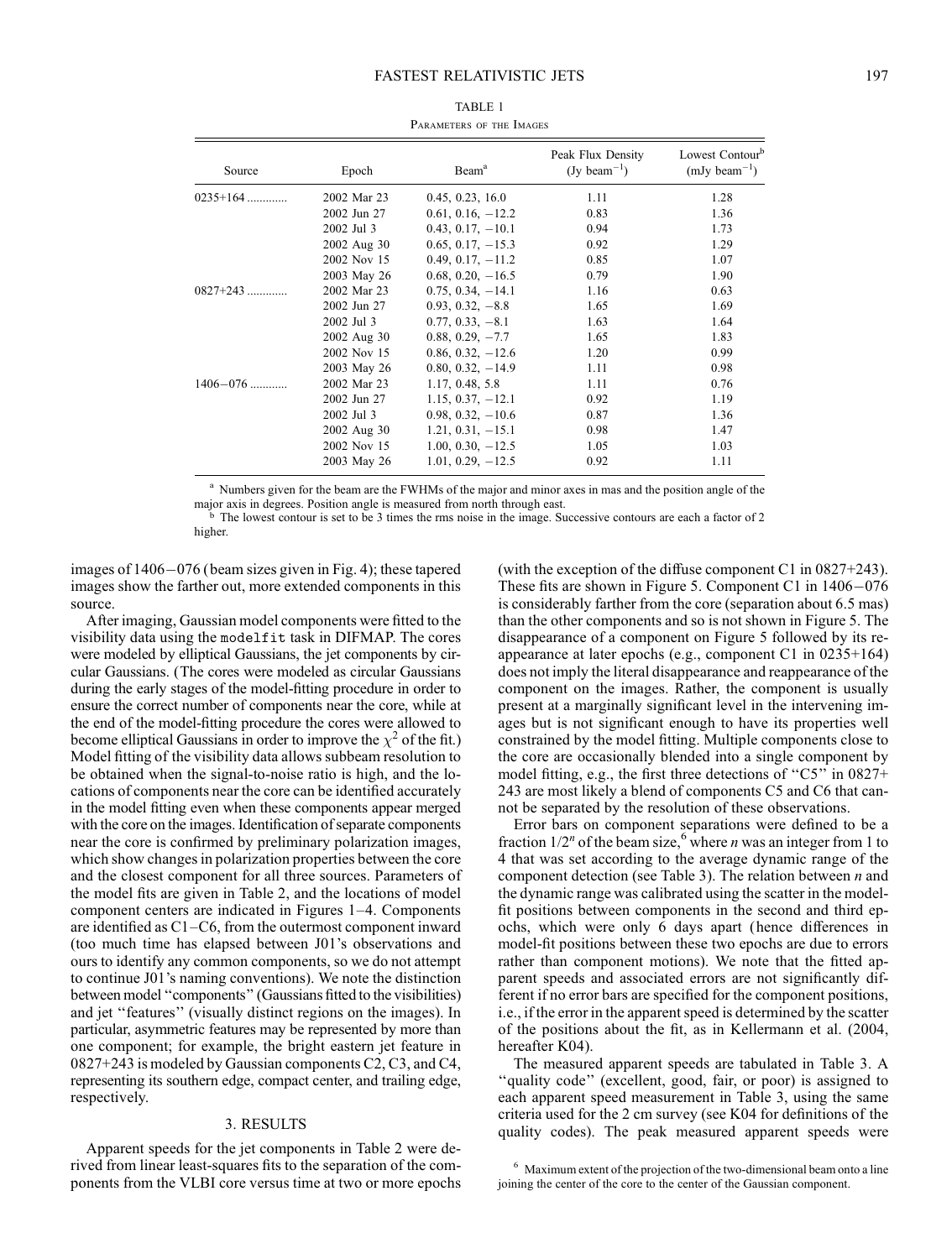

FIG. 1. - VLBA images of 0235+164. Image parameters are given in Table 1. Model component center positions are shown using the following symbols: squares for C1, triangles for C2, diamonds for C3.

 $25.6c \pm 7.0c$ ,  $25.6c \pm 4.4c$ , and  $28.2c \pm 6.6c$  for 0235+164, 0827+243, and 1406-076, respectively. The minimum Lorentz factor that can produce an apparent speed,  $\beta_{app}$ , is determined as  $\Gamma_{\text{min}} = (1 + \beta_{\text{app}}^2)^{1/2}$ , where  $\beta_{\text{app}}$  is in units of the speed of light. For the highest apparent speed in each source,  $\Gamma_{\text{min}}$  is approximately equal to the apparent speed (assuming that these fastest measured apparent pattern speeds are equal to or less than the apparent bulk speed). Corresponding maximum angles to the line of sight  $\left[\theta_{\text{max}}\right] = 2 \arctan\left(\frac{1}{\beta_{\text{app}}}\right)$  are  $\theta_{\text{max}} = 4.5$ , 4.5, and  $4^{\circ}$ 1 for 0235+164, 0827+243, and 1406-076, respectively. We measure significantly different apparent speeds for the different components in the jets of 0235+164 and 0827+243; this detection of different apparent speeds for different components has a significance exceeding 3  $\sigma$  for 0827+243. Implications of these different apparent speeds are discussed in  $\S$  4.

If nonradial motion is present, then the apparent speeds in Table 3 will be lower limits to the actual apparent speed (i.e., they will represent only the radial component). We investigated possible nonradial motions using the method described by K04. Separate linear fits were made to  $x(t)$  and  $y(t)$ ; this provides a fit



Fig. 2.—VLBA images of 0827+243. Image parameters are given in Table 1. Model component center positions are shown using the following symbols: squares for C2, triangles for C3, diamonds for C4, circles for C5, and stars for C6.

to the direction of motion. A direction of motion significantly different from the average position angle indicates nonradial motion. We found significant nonradial motion ( $>$ 3  $\sigma$ , toward the south) only for C2 in 1406-076. The possibility of accelerated radial motion was also investigated, by performing second-order fits to  $r(t)$  and checking the significance of the second-order term. Radial acceleration at borderline significance (2.2  $\sigma$ ) was found only for C4 in 1406–076. While these deviations from ballistic motion in 1406-076 are formally significant, C2 is a faint (9 mJy) component that received only a "fair" quality code, and the direction of its nonradial motion is in the direction of poor angular resolution for this low-declination source. Thus, while it seems qualitatively clear that C2 exhibits nonradial motion toward the south, we have not replaced the linear fits in Table 3 with the nonlinear values.

Below we discuss some of the specific results for individual sources:

1.  $0.0235 + 164$  ( $z = 0.94$ ).—This source has been noted as having varying component position angles since its early VLBI observations (Jones et al. 1984). We confirm the morphology of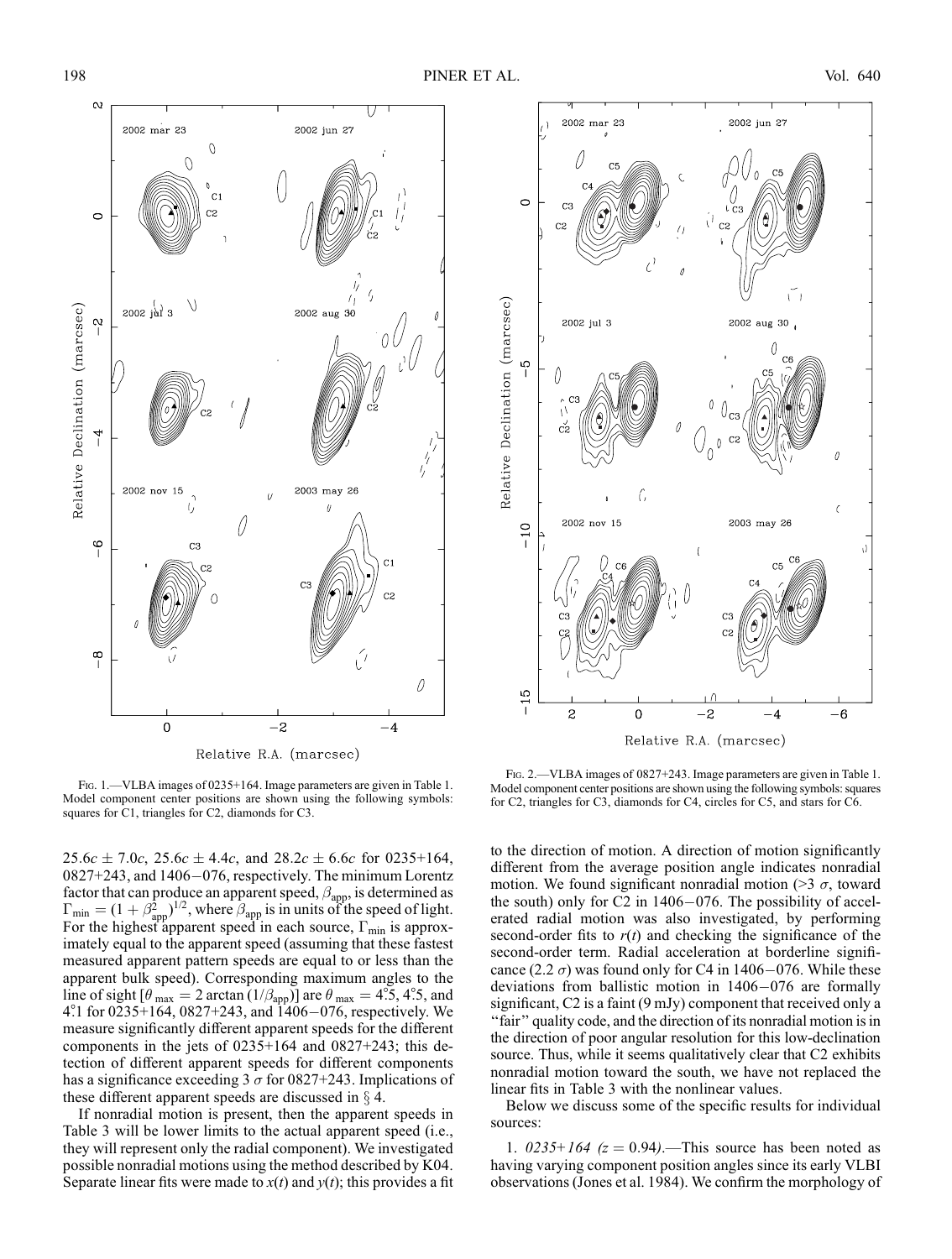

FIG. 3. - VLBA images of 1406-076. Image parameters are given in Table 1. Model component center positions are shown using the following symbols: diamonds for C3, circles for C4, and stars for C5.

this source seen by J01: the source has components at varying position angles, to the northwest at about  $-55^{\circ}$  (our C1 and C2, and  $J01$ 's B1) and to the north at about  $5^{\circ}$  (our C3 and  $J01$ 's B2). As noted by J01, this indicates a broad projected opening angle  $({\sim}60^{\circ})$  within about 0.5 mas of the core. The peak apparent speed measured in this paper (25.6 $c \pm 7.0c$  for C2) is different at the 2  $\sigma$  level from the peak apparent speed measured by J01 (46.5c  $\pm$  8.0c for their B1). A Lorentz factor equal to our  $\Gamma_{\text{min}}$ of 26 for this source would allow Doppler factors up to 52. Very high Doppler factors of  $\delta \sim 100$  have been suggested for this source, based on its radio variability (Kraus et al. 1999) and high brightness temperature (Frey et al. 2000). K04 classify 0235+164 as a naked core at 15 GHz, suggesting that the components in this source are not long lived and are detectable only close to the core.

2.  $0827+243$  ( $z = 0.939$ ).—Of the fastest components in our three sources, only C2 in 0827+243 has an ''excellent'' quality code. This is because the bright eastern jet feature (made up of Gaussian components C2, C3, and C4) is a distinct feature that is not merged with the core or any other features, so that there is no ambiguity in tracking the feature from epoch to epoch.



FIG. 4. Tapered VLBA images of 1406-076 showing the outer components. Model component center positions are shown using the following symbols: squares for C1, and triangles for C2. Contours are set to the same levels as those in Fig. 3. Beam sizes are 1.32 by 0.63 mas at  $1^\circ$ , 1.61 by 0.68 mas at  $-9^\circ$ , 1.26 by 0.57 mas at  $-7^{\circ}$ , 1.37 by 0.54 mas at  $-11^{\circ}$ , 1.35 by 0.54 mas at  $-10^{\circ}$ , and 1.3 by 0.53 mas at  $-11^{\circ}$ . Peak flux densities are 1.16, 1.02, 0.98, 1.10, 1.13, and  $1.05$  Jy beam<sup> $-1$ </sup>, respectively.

Figure 6 shows a mosaic of four of our six images of 0827+243, where the motion of this feature at  $\sim$ 25c is clearly visible. The proper motion that we measure for component C2 agrees well with the proper motion of J01's component D2 (but note that these are not the same component); the difference in the apparent speeds for these components between this paper and J01 is due solely to the different redshifts used in the two papers (see footnote 1 of Jorstad & Marscher 2004). Analysis of the largescale jet (Jorstad & Marscher 2004) has shown it to be highly relativistic out to kiloparsec scales.

3.  $1406 - 076$  ( $z = 1.49$ ).—We find a similar morphology to J01. The jet dims rapidly with distance from the core, and the components become faint and difficult to follow at 22 GHz. Nonradial motion of a component toward the south was seen by J01 for their component B3, similar to the path followed by our C2. However, the fitted speeds of those components are different at the 2  $\sigma$  level: J01 measure 43.8c  $\pm$  3.5c for their B3, while we measure  $28.2c \pm 6.6c$  for our C2. Note also that the very high apparent speed we measure for C2 is in part due to the low value of the radial position at the first epoch (see Fig. 5; without this first point the fitted apparent speed is a somewhat lower  $20.4c \pm 7.4c$ , although this position seems well determined (see Fig. 4).

We conclude this section by noting that our measurements of apparent speeds exceeding  $25c$  in 0235+164 and 1406–076 are, like the measurements of the apparent speeds of those two sources in J01, only of marginal confidence. This is not through any fault of the data, since these are high-sensitivity full-track VLBA observations, but is due to the fact that the jets in these two sources fade rapidly with distance from the core, so that components become faint and difficult to follow. A very fast apparent speed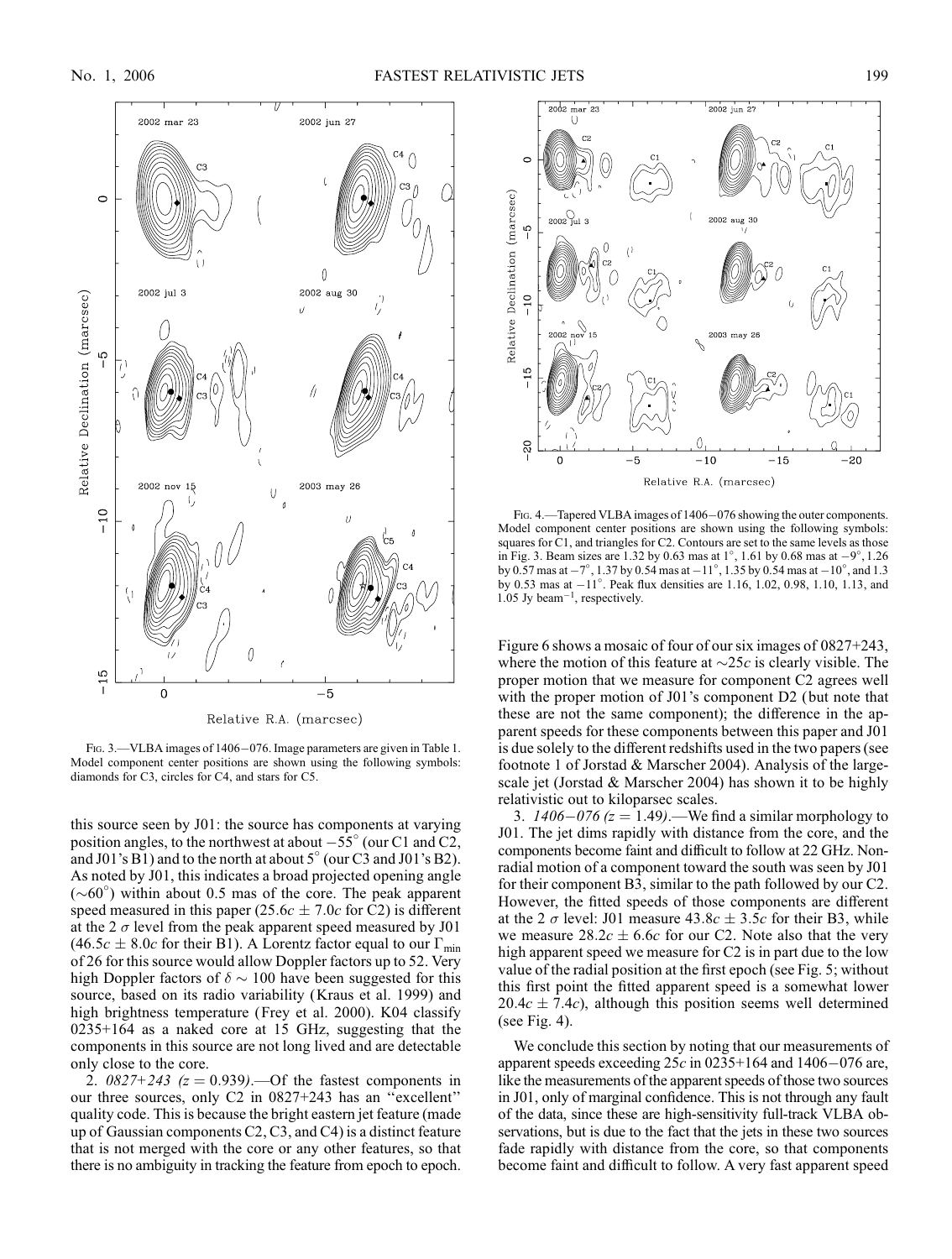|            | GAUSSIAN MODELS |                |                         |                  |                         |                      |           |                                  |                     |
|------------|-----------------|----------------|-------------------------|------------------|-------------------------|----------------------|-----------|----------------------------------|---------------------|
| Source     | Epoch           | Component      | S <sup>a</sup><br>(mJy) | $r^{b}$<br>(mas) | P.A.b<br>$(\text{deg})$ | $a^{\rm c}$<br>(mas) | $(b/a)^c$ | $\phi^{\rm c}$<br>$(\text{deg})$ | $\chi_R^{\rm 2\,d}$ |
| $0235+164$ | 2002 Mar 22     | Core           | 867                     | $\ldots$         | $\ldots$                | 0.07                 | 0.62      | 28.7                             | 0.49                |
|            | 2002 Mar 22     | C <sub>2</sub> | 445                     | 0.12             | $-56.0$                 | 0.09                 | 1.00      | $\ldots$                         | 0.49                |
|            | 2002 Mar 22     | C <sub>1</sub> | 35                      | 0.25             | $-46.5$                 | 0.56                 | 1.00      | $\cdots$                         | 0.49                |
|            | 2002 Jun 27     | Core           | 747                     | $\ldots$         | $\cdots$                | 0.09                 | 0.28      | 17.7                             | 0.55                |
|            | 2002 Jun 27     | C <sub>2</sub> | 424                     | 0.16             | $-64.1$                 | 0.10                 | 1.00      | $\ldots$                         | 0.55                |
|            | 2002 Jun 27     | C1             | 16                      | 0.43             | $-71.2$                 | 0.14                 | 1.00      | $\ldots$                         | 0.55                |
|            | 2002 Jul 3      | Core           | 887                     | $\ldots$         | $\ldots$                | 0.10                 | 0.42      | 13.3                             | 0.56                |
|            | 2002 Jul 3      | C2             | 445                     | 0.16             | $-65.1$                 | 0.10                 | 1.00      | $\ldots$                         | 0.56                |
|            | 2002 Aug 30     | Core           | 963                     | $\ldots$         | $\ldots$                | 0.15                 | 0.32      | 8.2                              | 0.56                |
|            | 2002 Aug 30     | C <sub>2</sub> | 333                     | 0.19             | $-73.0$                 | 0.12                 | 1.00      | $\cdots$                         | 0.56                |
|            | 2002 Nov 15     | Core           | 751                     | $\ldots$         | $\ldots$                | 0.11                 | 0.37      | 11.2                             | 0.66                |
|            | 2002 Nov 15     | C <sub>3</sub> | 206                     | 0.16             | 6.4                     | 0.06                 | 1.00      | $\ldots$                         | 0.66                |
|            | 2002 Nov 15     | C <sub>2</sub> | 155                     | 0.21             | $-76.3$                 | 0.15                 | 1.00      | $\cdots$                         | 0.66                |
|            | 2003 May 26     | Core           | 713                     | $\ldots$         | $\ldots$                | 0.04                 | $0.0\,$   | $-85.5$                          | 0.50                |
|            | 2003 May 26     | C <sub>3</sub> | 195                     | 0.24             | 5.1                     | 0.09                 | 1.00      | $\ldots$                         | 0.50                |
|            | 2003 May 26     | C <sub>2</sub> | 30                      | 0.37             | $-51.1$                 | 0.10                 | 1.00      | $\ldots$                         | 0.50                |
|            | 2003 May 26     | C <sub>1</sub> | 10                      | 0.85             | $-48.6$                 | 0.19                 | 1.00      | $\cdots$                         | 0.50                |
| $0827+243$ | 2002 Mar 23     | Core           | 1139                    | $\ldots$         | $\ldots$                | 0.11                 | 0.39      | $-63.3$                          | 0.66                |
|            | 2002 Mar 23     | C <sub>5</sub> | 123                     | 0.23             | 121.6                   | 0.13                 | 1.00      | $\ldots$                         | 0.66                |
|            | 2002 Mar 23     | C <sub>4</sub> | 17                      | 1.01             | 105.7                   | 0.36                 | 1.00      | $\cdots$                         | 0.66                |
|            | 2002 Mar 23     | C <sub>3</sub> | 33                      | 1.22             | 110.4                   | 0.10                 | 1.00      | $\cdots$                         | 0.66                |
|            | 2002 Mar 23     | C <sub>2</sub> | 29                      | 1.33             | 122.7                   | 0.52                 | 1.00      | $\cdots$                         | 0.66                |
|            | 2002 Mar 23     | C1             | 11                      | 5.67             | 135.1                   | 1.91                 | 1.00      | $\ldots$                         | 0.66                |
|            | 2002 Jun 27     | Core           | 1753                    | $\cdots$         | $\cdots$                | 0.16                 | 0.51      | $-56.0$                          | 0.65                |
|            | 2002 Jun 27     | C <sub>5</sub> | 69                      | 0.21             | 133.3                   | 0.27                 | 1.00      | $\ldots$                         | 0.65                |
|            | 2002 Jun 27     | C <sub>3</sub> | 49                      | 1.27             | 111.3                   | 0.14                 | 1.00      | $\ldots$                         | 0.65                |
|            | 2002 Jun 27     | C <sub>2</sub> | 52                      | 1.34             | 121.0                   | 0.73                 | 1.00      | $\ldots$                         | 0.65                |
|            | 2002 Jul 3      | Core           | 1669                    | $\ldots$         | $\ldots$                | 0.14                 | 0.26      | $-69.7$                          | 0.69                |
|            | 2002 Jul 3      | C <sub>5</sub> | 126                     | 0.19             | 140.3                   | 0.22                 | 1.00      | $\ldots$                         | 0.69                |
|            | 2002 Jul 3      | C <sub>3</sub> | 58                      | 1.27             | 110.9                   | 0.17                 | 1.00      | $\ldots$                         | 0.69                |
|            | 2002 Jul 3      | C <sub>2</sub> | 38                      | 1.36             | 122.8                   | 0.74                 | 1.00      | $\cdots$                         | 0.69                |
|            | 2002 Aug 30     | Core           | 1700                    | $\ldots$         | $\ldots$                | 0.15                 | 0.06      | $-89.5$                          | 0.74                |
|            | 2002 Aug 30     | C <sub>6</sub> | 235                     | 0.17             | 138.4                   | 0.15                 | 1.00      | $\ldots$                         | 0.74                |
|            | 2002 Aug 30     | C <sub>5</sub> | 12                      | 0.53             | 107.0                   | 0.0 <sup>e</sup>     | $\cdots$  | $\ldots$                         | 0.74                |
|            | 2002 Aug 30     | C <sub>3</sub> | 52                      | 1.31             | 110.4                   | 0.18                 | 1.00      | $\ldots$                         | 0.74                |
|            | 2002 Aug 30     | C2             | 38                      | 1.51             | 121.5                   | 0.51                 | 1.00      | $\ldots$                         | 0.74                |
|            | 2002 Nov 15     | Core           | 1388                    | $\ldots$         | $\ldots$                | 0.23                 | 0.42      | $-62.7$                          | 0.87                |
|            | 2002 Nov 15     | C <sub>6</sub> | 42                      | 0.21             | 96.0                    | $0.0\,$              | $\cdots$  | $\cdots$                         | 0.87                |
|            | 2002 Nov 15     | C <sub>4</sub> | 6                       | 0.96             | 125.3                   | 0.34                 | 1.00      | $\ldots$                         | 0.87                |
|            | 2002 Nov 15     | C <sub>3</sub> | 53                      | 1.34             | 109.0                   | 0.25                 | 1.00      | $\ldots$                         | 0.87                |
|            | 2002 Nov 15     | C <sub>2</sub> | 25                      | 1.61             | 122.2                   | 0.31                 | 1.00      | $\cdots$                         | 0.87                |
|            | 2003 May 26     | Core           | 1034                    | $\ddotsc$        | $\ldots$                | 0.14                 | 0.33      | $-45.7$                          | 0.61                |
|            | 2003 May 26     | C <sub>6</sub> | 243                     | 0.23             | 119.4                   | 0.19                 | 1.00      | $\ldots$                         | 0.61                |
|            | 2003 May 26     | C <sub>5</sub> | 12                      | 0.50             | 112.8                   | $0.0\,$              | $\ldots$  | $\ldots$                         | 0.61                |
|            | 2003 May 26     | C <sub>4</sub> | 5                       | 1.32             | 107.5                   | 0.34                 | 1.00      | $\ldots$                         | 0.61                |
|            | 2003 May 26     | C <sub>3</sub> | 40                      | 1.68             | 112.8                   | 0.24                 | 1.00      | $\cdots$                         | 0.61                |
|            | 2003 May 26     | C <sub>2</sub> | 15                      | 1.88             | 126.5                   | 0.49                 | 1.00      | $\cdots$                         | 0.61                |
|            | 2003 May 26     | C <sub>1</sub> | 8                       | 5.17             | 143.3                   | 1.12                 | 1.00      | $\cdots$                         | 0.61                |
|            |                 |                |                         |                  |                         |                      |           |                                  |                     |

TABLE 2 Gaussian Models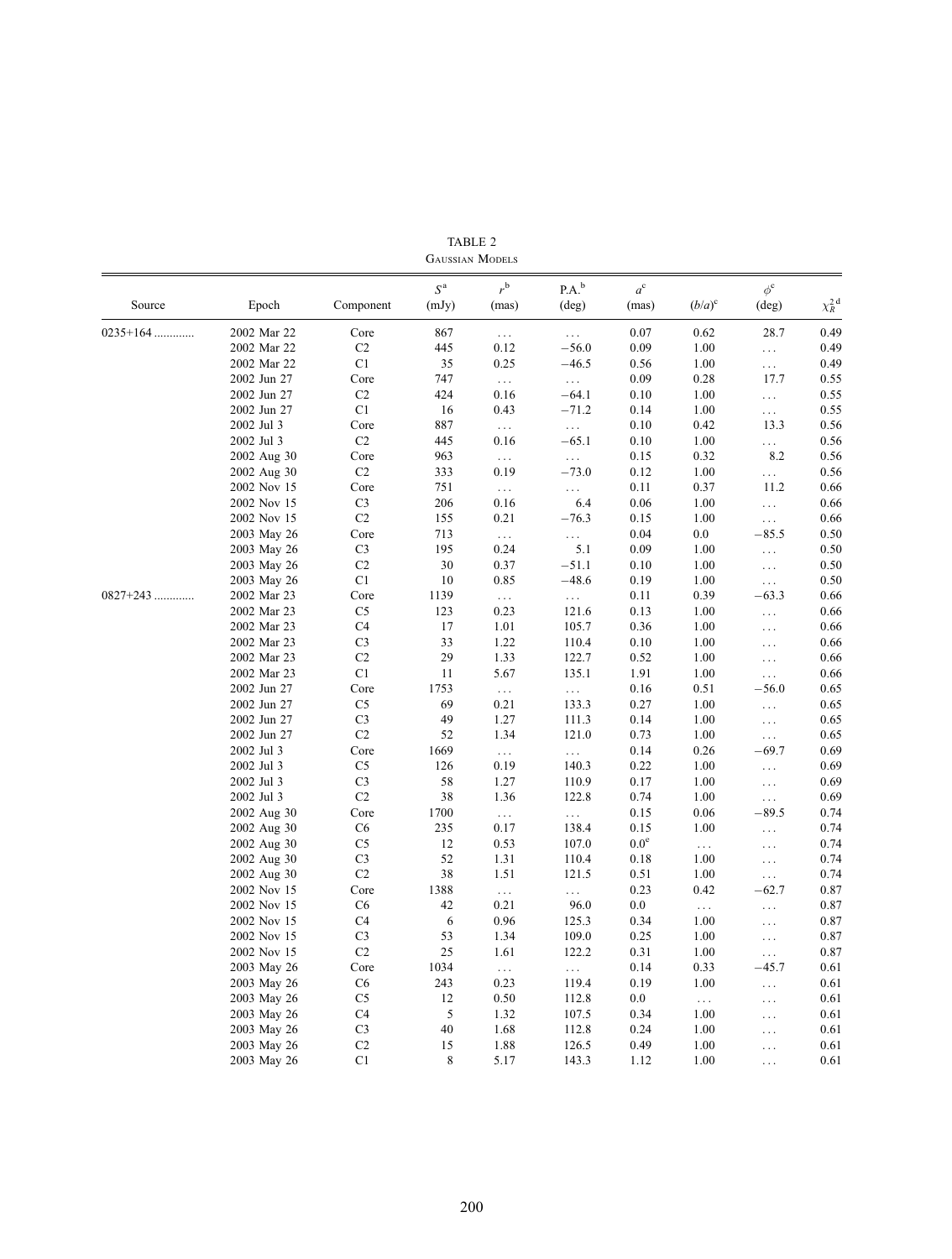| Source       | Epoch       | Component      | S <sup>a</sup><br>(mJy) | $r^{b}$<br>(mas) | $P.A.^b$<br>(deg) | $a^{\rm c}$<br>(mas) | $(b/a)^c$ | $\phi^{\rm c}$<br>(deg) | $\chi_R^{\text{2d}}$ |
|--------------|-------------|----------------|-------------------------|------------------|-------------------|----------------------|-----------|-------------------------|----------------------|
| $1406 - 076$ | 2002 Mar 23 | Core           | 1204                    | $\cdots$         | $\cdots$          | 0.22                 | 0.0       | $-86.3$                 | 0.57                 |
|              | 2002 Mar 23 | C <sub>3</sub> | 78                      | 0.43             | $-107.7$          | 0.0                  | $\ldots$  | $\ldots$                | 0.57                 |
|              | 2002 Mar 23 | C <sub>2</sub> | $7\phantom{.0}$         | 1.62             | $-93.8$           | 0.94                 | 1.00      | $\cdots$                | 0.57                 |
|              | 2002 Mar 23 | C1             | 21                      | 6.39             | $-104.8$          | 2.01                 | 1.00      | $\cdots$                | 0.57                 |
|              | 2002 Jun 28 | Core           | 793                     | $\cdots$         | $\ldots$          | 0.10                 | 0.63      | $-25.3$                 | 0.54                 |
|              | 2002 Jun 28 | C4             | 253                     | 0.21             | $-79.8$           | 0.16                 | 1.00      | .                       | 0.54                 |
|              | 2002 Jun 28 | C <sub>3</sub> | 67                      | 0.45             | $-107.3$          | 0.28                 | 1.00      | .                       | 0.54                 |
|              | 2002 Jun 28 | C <sub>2</sub> | 12                      | 2.02             | $-99.6$           | 2.18                 | 1.00      | .                       | 0.54                 |
|              | 2002 Jun 28 | C1             | 28                      | 6.51             | $-104.7$          | 2.38                 | 1.00      | $\cdots$                | 0.54                 |
|              | 2002 Jul 3  | Core           | 862                     | $\ldots$         | $\cdots$          | 0.18                 | 0.56      | $-23.8$                 | 0.65                 |
|              | 2002 Jul 3  | C4             | 210                     | 0.24             | $-85.6$           | 0.16                 | 1.00      | $\ldots$                | 0.65                 |
|              | 2002 Jul 3  | C <sub>3</sub> | 48                      | 0.53             | $-110.7$          | 0.28                 | 1.00      | .                       | 0.65                 |
|              | 2002 Jul 3  | C <sub>2</sub> | 10                      | 2.19             | $-80.0$           | 1.34                 | 1.00      | .                       | 0.65                 |
|              | 2002 Jul 3  | C1             | 20                      | 6.52             | $-108.2$          | 1.94                 | 1.00      | $\cdots$                | 0.65                 |
|              | 2002 Aug 30 | Core           | 986                     | $\cdots$         | $\ldots$          | 0.17                 | 0.63      | $-27.8$                 | 0.58                 |
|              | 2002 Aug 30 | C <sub>4</sub> | 157                     | 0.25             | $-78.7$           | 0.14                 | 1.00      | .                       | 0.58                 |
|              | 2002 Aug 30 | C <sub>3</sub> | 121                     | 0.38             | $-112.4$          | 0.38                 | 1.00      | .                       | 0.58                 |
|              | 2002 Aug 30 | C <sub>2</sub> | 9                       | 2.05             | $-104.4$          | 1.35                 | 1.00      | .                       | 0.58                 |
|              | 2002 Aug 30 | C1             | 23                      | 6.50             | $-107.5$          | 2.05                 | 1.00      | .                       | 0.58                 |
|              | 2002 Nov 15 | Core           | 1035                    | $\ldots$         | $\ldots$          | 0.13                 | 0.24      | $-46.4$                 | 0.63                 |
|              | 2002 Nov 15 | C4             | 186                     | 0.25             | $-89.3$           | 0.31                 | 1.00      | $\cdots$                | 0.63                 |
|              | 2002 Nov 15 | C <sub>3</sub> | 29                      | 0.67             | $-122.1$          | 0.17                 | 1.00      | .                       | 0.63                 |
|              | 2002 Nov 15 | C <sub>2</sub> | $\overline{4}$          | 2.15             | $-119.9$          | 0.0                  | $\ldots$  | $\cdots$                | 0.63                 |
|              | 2002 Nov 15 | C1             | 21                      | 6.33             | $-104.3$          | 2.03                 | 1.00      | $\ldots$                | 0.63                 |
|              | 2003 May 27 | Core           | 966                     | $\ldots$         | $\ddotsc$         | 0.19                 | 0.0       | $-59.2$                 | 0.63                 |
|              | 2003 May 27 | C <sub>5</sub> | 131                     | 0.18             | $-91.9$           | 0.0                  | $\cdots$  | .                       | 0.63                 |
|              | 2003 May 27 | C4             | 85                      | 0.43             | $-99.3$           | 0.31                 | 1.00      | .                       | 0.63                 |
|              | 2003 May 27 | C <sub>3</sub> | 24                      | 0.76             | $-122.6$          | 0.21                 | 1.00      | .                       | 0.63                 |
|              | 2003 May 27 | C <sub>2</sub> | 12                      | 2.32             | $-101.9$          | 1.74                 | 1.00      | .                       | 0.63                 |
|              | 2003 May 27 | C1             | 20                      | 6.72             | $-102.9$          | 1.98                 | 1.00      | .                       | 0.63                 |

TABLE 2—Continued

<sup>a</sup> Flux density of the component.<br>
<sup>b</sup> Parameters *r* and P.A. are the polar coordinates of the Gaussian center relative to the core. P.A. is measured from north through east.<br>
<sup>c</sup> Parameters *a* and *b* are the FWHM of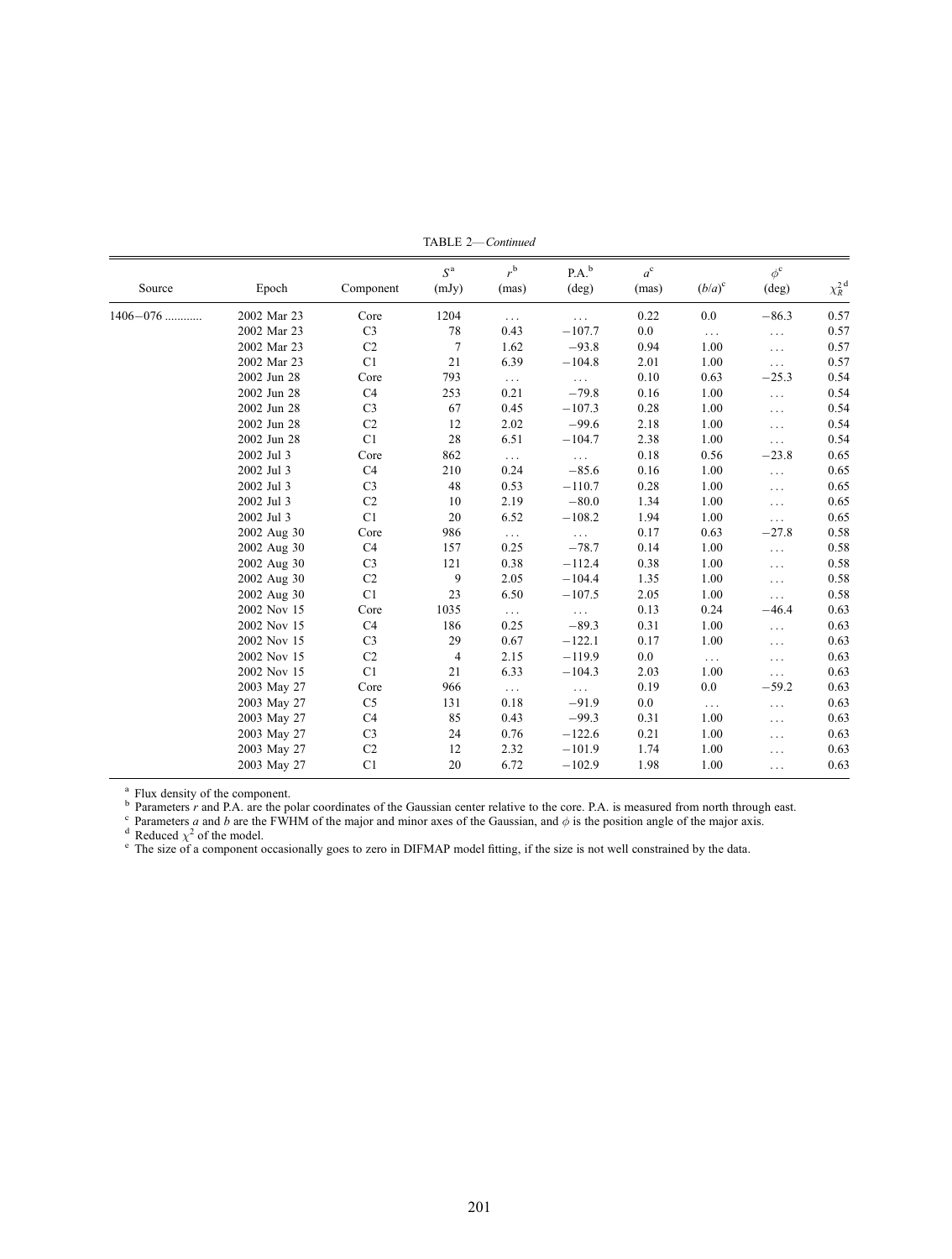

Fig. 5.—Distances from the core of Gaussian component centers as a function of time. The lines are the least-squares fits to outward motion with constant speed.

for component C2 in 0827+243, however, has been established with a high degree of confidence.

#### 4. DISCUSSION

Inspection of Table 3 shows that different Gaussian components in the same source have different apparent speeds. There are two possible origins of these different apparent speeds. The first possibility is that the components move with different pattern speeds that are not necessarily equal to the bulk speed. Lister (2006) concluded from a correlation of apparent speeds from the 2 cm and MOJAVE surveys with other source properties that various pattern speeds are present in the jets, but that the fastest



Fig. 6.—Mosaic of images of 0827+243 at 22 GHz. The bright feature moves approximately 15 lt-yr in 0.6 yr (source frame), for an apparent speed of about 25c. Only four of the six epochs are shown to prevent overlapping of images. The peak flux densities at the four epochs are  $1.2$ , 1.6, 1.2, and 1.1 Jy beam<sup>-1</sup>, respectively. Images have been rotated 25° clockwise and restored with a circular 0.5 mas beam. Model component C3 is at the center of the bright jet feature.